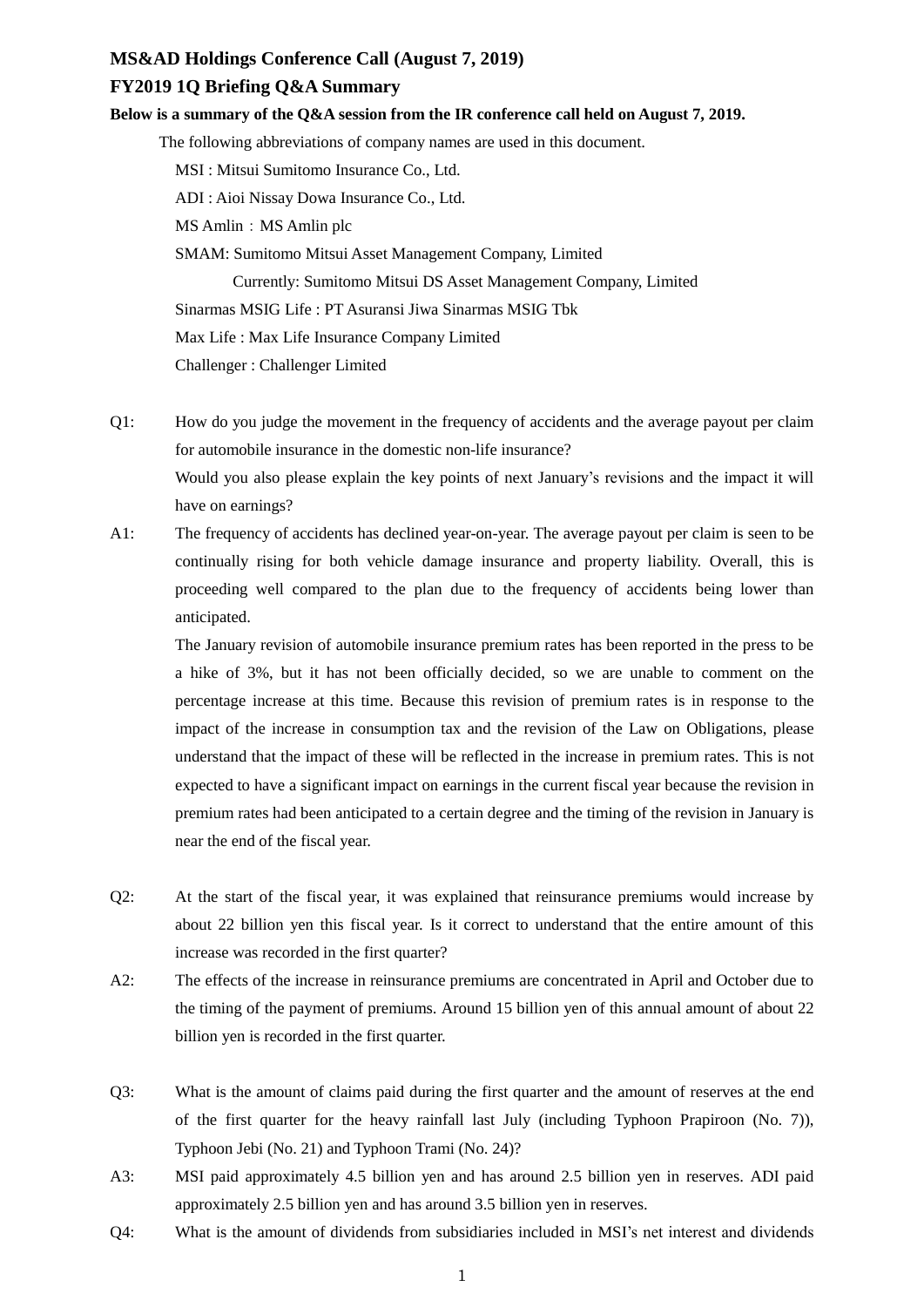received compared to the same period the previous year? Also, what are the amounts of things similar to capital gains like gains on redemption of investment trusts that are included in net interest and dividends received for both MSI and ADI compared to the same period the previous year?

A4: Dividends from subsidiaries (including dividends from affiliates) increased by around 3 billion yen year-on-year.

Also, MSI had no particular gains with the nature of gains on redemption of investment trusts. ADI had 1.2 billion yen in gains on redemption of investment trusts, an increase of 1.1 billion yen year-on-year.

- Q5: Is the increase in business expenses a factor in the decrease in Group Adjusted Profit in the domestic non-life insurance business during the first quarter? Also, was the increase in business expenses brought forward into the first quarter?
- A5: Group Adjusted Profit in domestic non-life insurance decreased slightly, but business expenses increased while earned premiums increased. Furthermore, this was higher than our plan, and there is no impact on the outlook for full-year earnings. Business expenses were generally as planned.
- Q6: The occurrence of large losses has been mentioned as a factor in MS Amlin's underwriting profit falling short of the plan. Would you please state the forecast amount of large losses incorporated into the plan set at the start of the year and the state of the loss ratio after eliminating the impact of the large losses in excess of the forecast made at the start of the year? Also, it was explained that large losses would improve in the second quarter, so does this mean the large losses were simply temporarily concentrated in the first quarter?
- A6: MS Amlin separately discloses large-scale natural catastrophes exceeding \$20 million, but there were no such large losses from natural catastrophes during the first quarter. The large losses shown on page 22 refer to large losses in non-catastrophe lines, but we do not disclose the forecast amounts of large losses and those classified otherwise. There were a higher number of large losses during the first quarter than usual. The impact is large when there is such a bias occurring in the first quarter because the period is so short, but we are tracking the conditions in the second quarter and the state of large losses during the three months of the second quarter is generally on par with other years, so the impact should be reduced when spread over the entire year.
- Q7: Am I right to understand that the 2.5 billion yen in extraordinary income/loss (excluding reserves for price fluctuation) mentioned in the note on calculation of Group Adjusted Profit on page 11 is the gain on change in equity in SMAM? Also, will losses on sales and impairment losses related to business investment be excluded from Group Adjusted Profit in this way in the future?
- A7: The above 2.5 billion yen includes the 2.8 billion yen gain on change in equity in SMAM shares. Capital gains and losses in business investment are basically included in Group Adjusted Profit as the result of investment if ordinary profit/loss is in line with the accounting treatment. Meanwhile, items recognized as extraordinary income/loss, as in this case, are excluded from Group Adjusted Profit. Furthermore, special cases are determined individually in light of their cause.